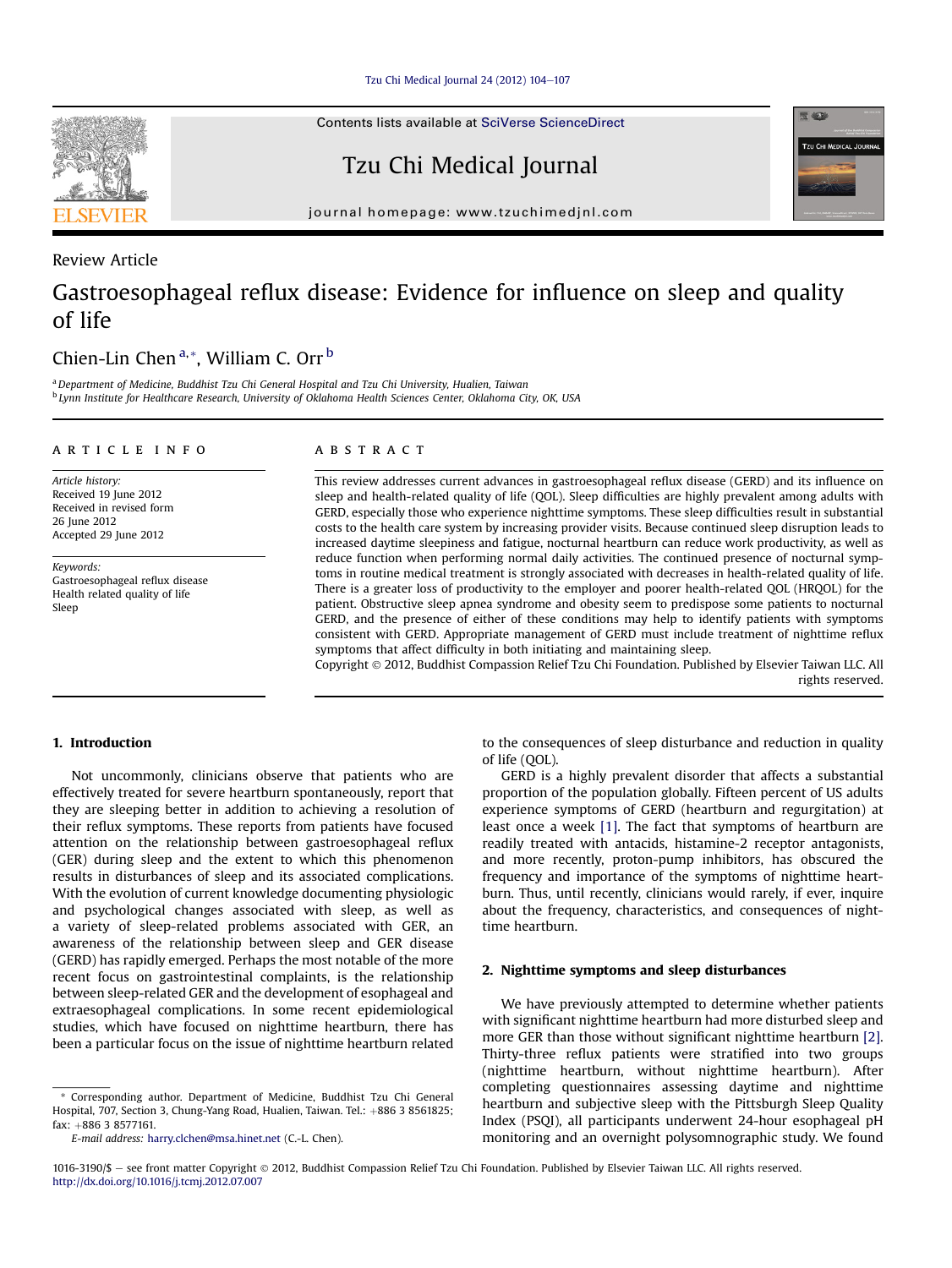that the number of reflux events longer than 5 minutes was significantly greater in patients with nighttime heartburn than in those without nighttime heartburn for the total and upright position periods. Acid contact time was significantly greater in patients with nighttime heartburn during the upright period and during the total period. Patients with nighttime heartburn reported significantly greater subjective sleep impairment  $(8.1 \pm 0.7)$  than those without nighttime heartburn (6.1  $\pm$  0.4;  $p$  = 0.02). It was concluded that patients with significant nighttime heartburn seem to have more acid reflux than those without nighttime heartburn. Nighttime heartburn together with sleep complaints is associated with excessive GER.

Several studies have recently focused attention on both QOL and the sleep disturbance consequences of nighttime heartburn. In understanding how to interpret these data, it is important to understand how "nighttime heartburn" is defined. In general, these studies define nighttime as the time when the patient lies down to attempt to go to sleep until waking in the morning occurs. Among the first of these observations was a survey by Janson and colleagues [\[3\]](#page-3-0) of the general population in several Scandinavian countries. The authors found a significant relationship between nighttime heartburn at least once a week and daytime sleepiness, daytime tiredness, and snoring. Symptoms of GER were associated with daytime sleepiness [odds ratio  $(OR) = 2.6$ ], daytime tiredness ( $OR = 4.5$ ), and disrupted breathing ( $OR = 3.8$ ). The relationship between snoring and GER at least one night per week showed an  $OR = 2.75$ . Another epidemiologic study conducted by Farup and colleagues [\[1\]](#page-3-0) described the impact of nighttime heartburn on health-related QOL (HRQOL). In this study, nighttime heartburn was reported to be a common symptom in patients with frequent daytime heartburn. The authors reported that 74% of those individuals with frequent heartburn had symptoms of nighttime heartburn. It was also noted that individuals who reported nighttime heartburn were significantly more impaired with regard to QOL than subjects who reported daytime symptoms only. Individuals with nighttime heartburn reported significantly more pain than patients with diabetes and similar pain compared to those with angina and congestive heart failure. Recently, a strong association between GERD and sleep disturbances as a cause of altered daytime performance has been extensively investigated (Table 1)  $[2,4-9]$  $[2,4-9]$ .

This surprising prevalence of nighttime heartburn has been described in a more recent study by Shaker and colleagues [\[10\].](#page-3-0) In this study, a nationwide telephone survey of 1000 adults experiencing heartburn at least once a week was conducted on behalf of the American Gastroenterological Association. The results revealed that 79% of respondents reported experiencing nighttime heartburn. Among these individuals, 75% reported that symptoms altered their sleep, and 63% believed that nighttime heartburn negatively affected their ability to sleep well. Forty percent of patients with nighttime heartburn believed that these nocturnal symptoms impaired their ability to function the following day. Of particular interest was the fact that the prevalence of sleep disturbances among the respondents increased with increasing frequency of nighttime heartburn episodes over the course of a week. That is, individuals who had nighttime heartburn three times a week had complaints of being kept awake (67%) and of waking up during the night (70%). A surprising percentage (16%) of these individuals reported trying sleep medications to treat their presumed GER-related sleep disturbance. Patients with nighttime heartburn had tried a variety of treatment mechanisms in addition to sleeping pills, but with surprisingly poor success. For example, 41% of this patient population indicated that they used prescription medications, but less than half reported that they were satisfied with this treatment approach. A similar percentage of individuals had also tried elevation of the head of the bed, but only 23% reported satisfaction with this treatment approach.

#### 3. Effects of GERD on sleep and HRQOL

Sleep-related GER can result in more than disturbed sleep. Recently, Mody et al examined the relationship between reflux symptoms during sleep, sleep onset, and sleep maintenance insomnia and assessed the effects of reflux-related sleep difficulties

Table 1

| Pathophysiological studies of GERD and sleep disturbances.[4] |  |
|---------------------------------------------------------------|--|
|---------------------------------------------------------------|--|

| Date | Individuals<br>(sample size)               | Study design                     | Investigation                                    | Main findings                                                                                                                                                                                         |
|------|--------------------------------------------|----------------------------------|--------------------------------------------------|-------------------------------------------------------------------------------------------------------------------------------------------------------------------------------------------------------|
| 2007 | GERD $(n = 64)$                            | Observational study              | Polysomnography with esophageal<br>pH monitoring | The total reflux time, frequency<br>of acid reflux event and number<br>of sensed reflux events was significantly<br>higher in both the upright and<br>supine-awake period than supine<br>asleep $[5]$ |
| 2007 | GERD $(n = 48)$                            | Observational study              | Endoscopy, esophageal pH monitoring              | Reciprocal relationship between<br>GERD symptoms/acid exposure<br>and sleep quality $[6]$                                                                                                             |
| 2008 | GERD $(n = 33)$                            | Observational study              | Polysomnography with esophageal<br>pH monitoring | Prolonged acid contact time in<br>patients with nighttime heartburn<br>compared to controls. Nighttime<br>heartburn related with subjective,<br>but not objective sleep impairment [2]                |
| 2008 | GERD $(n = 81)$<br>Controls ( $(n = 39)$ ) | Observational study              | Polysomnography with esophageal<br>pH monitoring | No difference in reflux event (27%<br>vs. 33%); prolonged acid exposure<br>time in sleep disturbance compared<br>to controls $(9.5\% \text{ vs. } 1.6\%; p < 0.05)$ [7]                               |
| 2008 | $RE(n = 10)$<br>Controls ( $n = 10$ )      | Cross-over case-control<br>study | Actigraphy with acid perfusion test              | Sleep deprivation provoked acid<br>hypersensitivity in patients with RE<br>and increased GERD symptom severity [8]                                                                                    |
| 2009 | <b>GERD</b> ( $(n = 39)$ )                 | Observational study              | Actigraphy with esophageal<br>pH monitoring      | Comparison of reflux characteristics<br>during the upright, recumbent-awake,<br>and recumbent-asleep periods. Short<br>acid reflux events during sleep related<br>with conscious awakenings [9]       |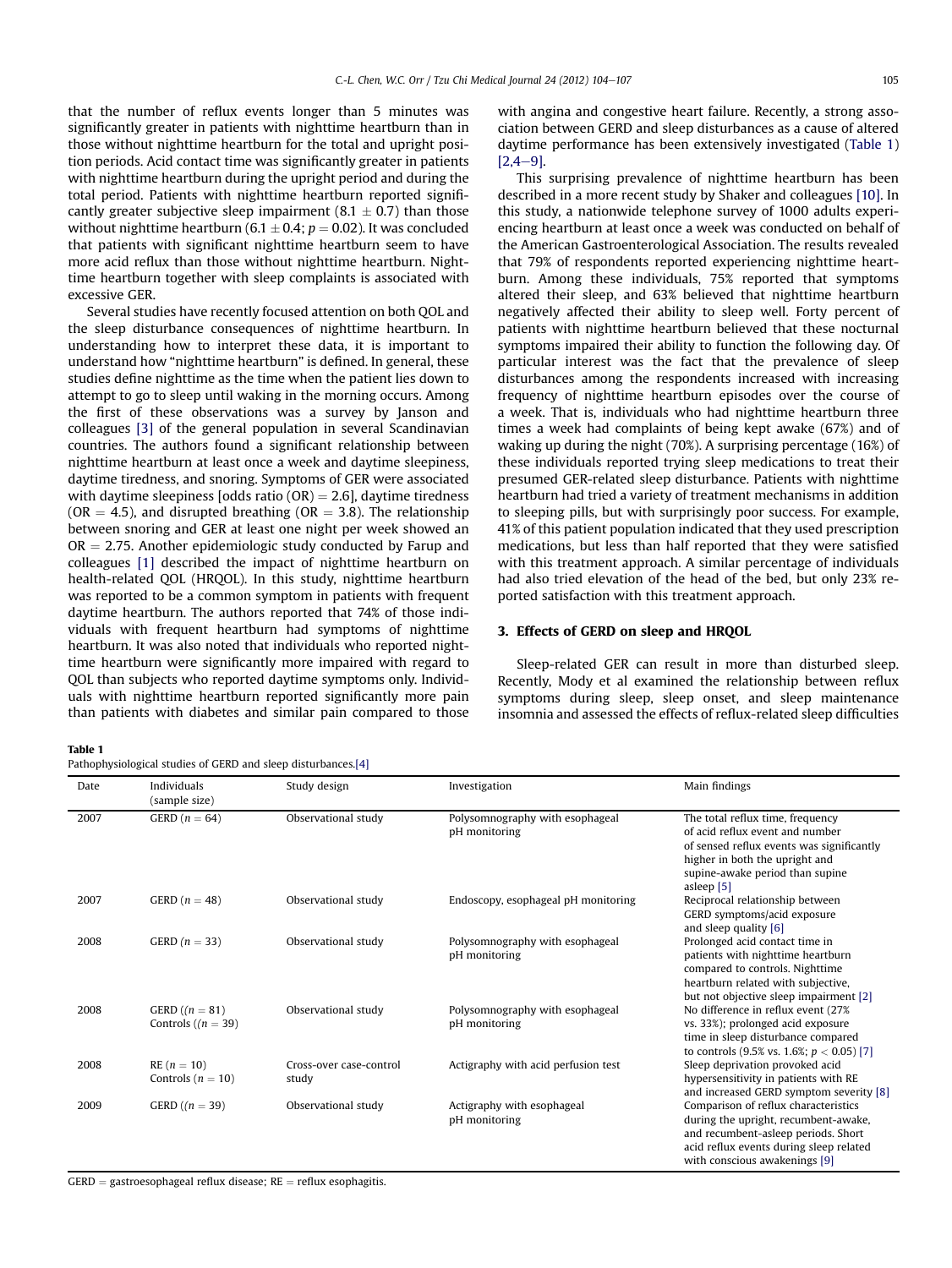on QOL, work productivity, and health care resource use [\[11\].](#page-3-0) According to their survey of 11,685 respondents with reflux symptoms, 68% experienced sleep difficulties, with 49% reporting sleep onset insomnia and 58% reporting sleep maintenance insomnia. Respondents with reflux symptoms during sleep time were also more likely to have sleep onset insomnia ( $OR = 1.43$ ) and sleep maintenance insomnia ( $OR = 1.56$ ) compared to respondents with reflux symptoms only during wakefulness. Furthermore, respondents with reflux with sleep difficulty had more health care provider visits, a loss of 5.5% in their work productivity, and reductions in their HRQOL. Thus, reflux during the sleeping interval affects the ability to sleep, as well as wake-time functioning and QOL.

Among adults with GERD, nighttime symptoms significantly affected sleep difficulties, and sleep difficulties were negatively correlated with HRQOL. The evidence is supported by a study which found that patients with nighttime GERD symptoms reported lower HRQOL than those without nighttime symptoms [\[1\]](#page-3-0). Among respondents with GERD who had sleep difficulties, the mean Short-Form (SF)-8 physical and mental summary scores were substantially poorer than those in the general population [\[1\].](#page-3-0) After adjusting for differences in personal and clinical characteristics, the differences in SF-8 physical and mental summary scores between those with and without sleep difficulties were >3 points each. A recent study has shown that a 3-point change in the SF-36, and by extension the SF-8, is a clinically meaningful difference [\[12\]](#page-3-0). Therefore, the negative effects of sleep difficulties on HRQOL were not only statistically significant, but had meaningful clinical implications. These data are also supported by other epidemiological studies, which indicate that nighttime reflux symptoms are more problematic and may predict GERD with more severe presentations [\[13,14\]](#page-3-0). These studies applying an internet survey suggest that individuals with nighttime reflux symptoms have a greater frequency and severity of GERD symptoms, as well as atypical symptoms such as chronic cough, hoarseness, and chest pain. Thus, awareness of significant nighttime symptoms in clinical practice might help identify those individuals at greater risk of developing esophagitis and other complications of GERD, and who thus require more aggressive treatment.

#### 4. Consequences of resolving nighttime symptoms

An epidemiologic study of general symptomatic GERD patients  $(n = 6215)$  revealed similar results in terms of diminished QOL [\[15\]](#page-3-0). Kulig and colleagues found that the generic QOL of these patients was diminished, and that QOL was significantly improved in patients with erosive GERD, non-erosive GERD, as well as Barrett's esophagus, after 2 weeks of treatment with esomeprazole. Baseline QOL in this cohort of GERD patients was comparable to that of patients with coronary artery disease. Treatment resulted in a similar improvement in QOL in all three subpopulations of GERD patients, indicating that endoscopic results and severity appeared to be unrelated to QOL measures. This study indicates that QOL measures can be substantially and significantly improved quickly, with appropriate resolution of symptoms. This study did not address the issue of nighttime GERD.

Other studies have more formally documented the presence of sleep disturbances in patients with nighttime GERD, as well as response to treatment. Chand and colleagues [\[16\]](#page-3-0) studied 18 patients with erosive esophagitis using subjective GERD rating scales, the PSQI, and ambulatory wrist actigraphy (a device worn on the wrist that monitors motion and provides information on the sleep state). Patients were assessed at 4 and 8 weeks subsequent to treatment with esomeprazole 40 mg/day. In this cohort of patients, the baseline sleep efficiency, determined via wrist actigraphy, was 87%, which is indicative of a significant sleep disturbance. The PSQI and GERD symptom questionnaire scores were significantly improved after both 4 and 8 weeks of treatment.

Results from a randomized clinical trial involving patients with both nighttime heartburn and sleep disturbance were recently published by Johnson and colleagues [\[17\]](#page-3-0). This multicenter, randomized, double-blind, placebo-controlled trial included adults with GERD-associated sleep disturbances and moderate to severe nighttime heartburn, as noted by a subjective patient diary. Patients received either 20 mg or 40 mg of esomeprazole or placebo once daily for 4 weeks. Outcome variables included relief of nighttime heartburn, change in the PSQI global score, and changes in work productivity as assessed by the Work Productivity and Activity Impairment questionnaire. A significantly higher percentage of patients reported relief (no heartburn on six of seven nights), and complete resolution (no heartburn on seven nights) of symptoms with treatment compared with those taking placebo. There was no significant difference between the 40 mg and 20 mg doses of esomeprazole; approximately 50% of treated patients had relief of nighttime heartburn symptoms compared with approximately 13% on placebo. Approximately 82% of patients in the treatment arms reported relief of GERD-associated sleep disturbance compared with 55% on placebo. The PSQI data, which measures general sleep quality, showed a significant improvement to nearly normal levels in both treatment groups. It was documented that approximately 16 work hours were lost due to GERD-related sleep disturbances at baseline; this was improved to approximately 12 hours subsequent to treatment. Using an average total employee compensation cost of \$24.59 (USD) per hour, the cost of hours saved per patient per week was approximately \$290.00 (USD) in the two treatment groups. Indeed, results of a recent internet survey showed that GERD-related symptom severity was strongly associated with work impairment, and that nighttime GERD was associated with substantially greater work impairment, as was symptom severity [\[18\].](#page-3-0) In a smaller study using polysomnography to define sleep parameters, rabeprazole 20 mg once daily was shown to improve subjective sleep measures without any change in the objective sleep measures [\[19\]](#page-3-0). Additionally, another study done by Dimarino et al, using polysomnography during esophageal pH monitoring, showed that omeprazole 20 mg twice daily improved the objective sleep measures (reflux-related arousals and awakenings) in a group of patients with sleep complaints and GER [\[20\].](#page-3-0)

In a recent study, Fass et al evaluated the efficacy of dexlansoprazole in relieving nocturnal heartburn, reducing sleep disturbances, improving work productivity, and decreasing nocturnal symptom severity in patients with symptomatic GERD [\[21\]](#page-3-0). This randomized, double-blind study enrolled patients ( $n = 305$ ) with frequent, moderate-to-very severe nocturnal heartburn and associated sleep disturbances. They received dexlansoprazole modified release (MR) (not currently available in Taiwan) 30 mg or placebo once daily for 4 weeks. The primary end point was the percentage of nights without heartburn, whereas secondary end points were the percentage of patients with relief of nocturnal heartburn and of GERD-related sleep disturbances over the last 7 days of treatment. Dexlansoprazole MR 30 mg ( $n = 152$ ) was superior to placebo  $(n = 153)$  in terms of the median percentage of nights without heartburn (73.1 vs. 35.7%, respectively;  $p < 0.001$ ), and relief of nocturnal heartburn and GERD-related sleep disturbances (47.5 vs. 19.6 %, 69.7 vs. 47.9 %, respectively;  $p < 0.001$ ), and led to significantly greater improvements in sleep quality and work productivity and decreased nocturnal symptom severity. It was concluded that in patients with symptomatic GERD, dexlansoprazole MR 30 mg is significantly more efficacious than placebo in providing relief from nocturnal heartburn, in reducing GERD-related sleep disturbances and the consequent impairments in work productivity, and in improving sleep quality and QOL.